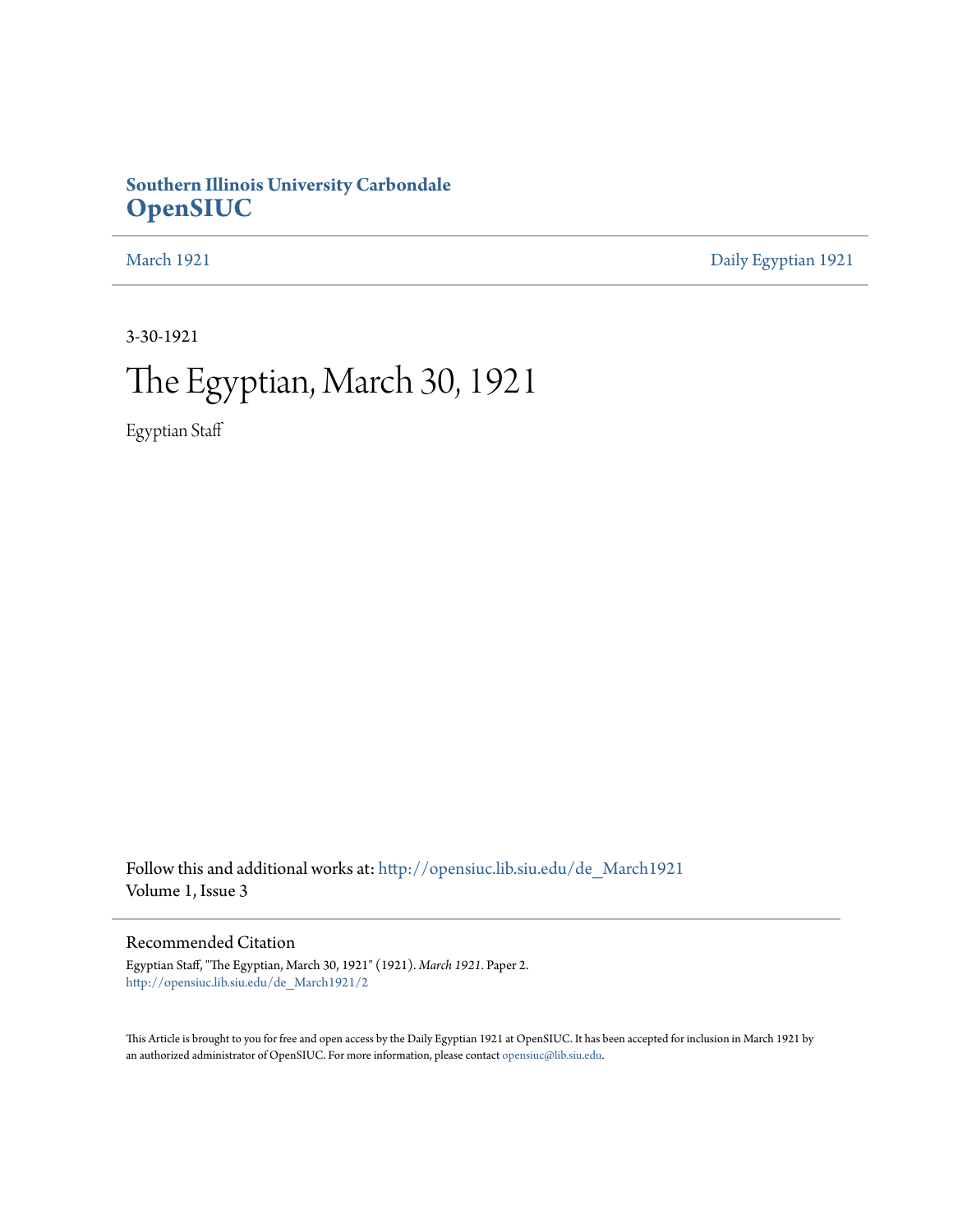# THE EGYPTIAN

#### CARBONDALE, ILL., MARCH 30, 1921

#### NO. 3

#### **COLLEGE CLASS** VISITS LIGHT PLANT

 $VOL. I$ 

School work is made more interesting by connecting it with the real. When we see the principles working in some factory or plant we have a greater appreciation for the things which go to make up the system. In order to see some of the things they had been studying in actual practice, the college physics class accompanied by Mr. Boomer made a trip to the light plant Monday morning. The manager took them through the plant explaining the functions of the various parts.

Among the things of importance were the 33000 yolts on the high lines bringing the current from Harrisburg. This voltage is reduced by transformers to 2300 before going to the switchboard in the local plant. The 2300 volts is used for arc lights on the streets and in the opera From the 2300 volts the current is reduced to 440 volts not for any actual use. From this the current is reduced to 220 and 110 volts for use with motors and general purposes.

There are local plants at Anna and Carbondale. These local plants are used when it is necessary to shut down the main plant at Harrisburg, giving service to the towns along the line. In connecting these local plants it is necessary to have both dynamos in step. To do this there are lights on the switchboard which are connected in such a way that when the dynamos are in step the lights go out, while the lights are out the switch is thrown in and both dynamos are working together.

The lightning arresters are interesting as they allow the 33000 volts to pass yet when lightning is on the wire they allow it to jump across the horn gap and go through the magnets to the ground.

While all these things were interesting and instructive the class did not pass by the dangers that go with the production and transfer of the current. The class was shown how the live wires were handled with rubber gloves, and told how to get a person off a live wire by using a dry piece of wood to remove the body from the wire. If the person is unconscious or shows no sign of life, apply artificial respiration. The manager said he had worked with electricity for more than twenty years and that he had learned to have a great deal of respect for it.

If persons understood how complicated the machinery that gives us our lights is, and the skill required to operate it, there is no doubt that there would be less complaint when the lights are off for a few minutes.

# V, *TEA*C

Have you ever heard of the We are receiving orders every day Obelisk?" If you haven't, read this, if you have, we know you will read the "Obelisk." If you are a graduthis without being told.

In this year's "Obelisk" you will find all the usual things you would find in any high class school annual. Including views of buildings and campus, of classes at work in the different 'laboratories. Perfect pictures of the bronze tablets which you will find in the fover of the anditorium. A full page cut of the wonderful memorial exercises held in the auditorium on Armistice Day. This cut shows the ten empty chairs, draped in the Stars and Stripes, with ten girls decorating them with wreaths. The chairs being placed there in honor of the ten young men from this school, who made the supreme sacrifice. Of course you will find excellent pictures of the faculty, seniors, juniors and all the other organizations of the school. There are snapshots of the faculty and a lot of other shappy stuff. But the realfeature of the whole book is to be the ALUMNI SECTION. In this part of the book you will find many whom you know but have perhaps lost track of. It will contain pictures of many of the old students of this school. In these pages you will be able to find out where many of your old class mates now are. what they are doing, and what all they have done since leaving school.

this early in the spring for copies of ate of this school, and have not received a letter from Mr. White, the Alumni editor, stop at the business office. left side of auditorium lobby as you enter, and ask for an Alumni blank to fill out. This will not cost you anything but will insure your name appearing in the Alumni section of this year's "Obefisk." The annual will be of the very highest quality throughout. It will be hound in a limp leather binding, and printed on the best quality, gloss finish paper. We ordered only 600 copies of the annual. At the time of ordering we had not planned on including an Alumni section and therefore are not sure that we will have enough copies to supply the demand. This isn't advertising hunk at all. But we are receiving so many orders for the annual from old students (orders which have not been taken into account when placing the orders for the number of the conies to be printed) that it will be well to place your order for your "Obelisk" - 25 early as possible. The leather bound edition costs \$2.50. The composition back, which makes a very attractive and serviceable binding, comes at \$2.00. Leave your order at the business office. The book will be mailed to you about the first of June

#### THE INTER-CLASS **BASKET BALL GAMES**

Seniors Victorious-All-Star Team Selected.

- The Senior boys won the championship of the inter-class basketball series. They came out with a clear title by defeating all of their opponents. The would-be champions, Juniors and Third year, were left The following players far behind. led their team to victory: Center, "Big Foot" Taylor; forwards, "Red Winn" and "Doc" Foster; running guard, "Knockout" Burroughs: standing guard, "Speedy" Holliday. Althengh at times the playing

showed unnecessary roughness, the games as a whole were clean and fairly fought. The scores of the

games are as follows: Seniors 19, Juniors 12.

Seniors 12. Third Year 8. Seniors 26, Second Year 7.

Seniors 23, First Year 6. Juniors 18, Third Year, 10. Juniors 24, Second Year, 12. Juniors 21, First Year 2. Third Year -, Second Year (forfeited by Second Year.)

Third Year 10, First Year 19, Second Year 20, First Year 2. The Alumni forfeited all of their games, and the fourth year was unable to organize.

#### Standing of the Classes:

| 1. Seniors | $        100$ % |  |
|------------|-----------------|--|
| -----      |                 |  |

| 2. Fifth Year |  | 75 |
|---------------|--|----|
| ----          |  |    |

- $\mathbf{3}$ . Third Year  $----50$  $\overline{4}$
- Second Year  $_{---}$  25 5. First Year  $\frac{1}{2}$
- $6 -$ Alumni ...
- 

Heard Down Town: Junior reading advertisement-"Soft hats to suit your heads."

Junior: "Guess I'll get one."

Mickey Keith-"Ain't nobody got no crackers!"

# AND "CHARLEY'S AUNT"

Selected For the Plays in the Soring Entertainments,

Plans for the spring entertainments are well under way, and there is every indication, that the two programs will be the best the societies have yet staged.

It has been the custom for several vears for the Zetetic and Socratio literary societies of this Normal to put on an elaborate performance the last two nights before commencement. The programs consist of work that the two organizations have done in a literary way during the past school year. The main feature of each evening is the play. These plays are usually high class comedies to which are attached high royalties; and for the most part, are plays that have only recently been released from the professional stage for amateur production.

"Peg o' My Heart," and "Charley's Aunt" are the two that. Miss Trovillion and the entertainment committee have selected for the season, and part of the cast has already been chosen.

"Peg o' My Heart," by J. Hartley Manners, was first produced in Los Angeles, California, on May. 26, 1912, with Laurette Taylor as "Peg." where it ran for one hundred performances. The comedy has been performed in the United States and in Canada 5,987 times. It has been played also in India and in Holland, and arrangements have been made for its translation and adaption in French, Italian and Spanish,

"Charley's Aunt" is an English comedy, full of the keenest humor and presenting clever and unique situations throughout. This is not a published play, and it was with the greatest difficulty that the manuscript was secured. It is seldom played off the professional stage and as a result the society members are to pay a high royalty in fees for the privilege of presenting it.

The cast, as far as possible, will be chosen from the seniors in the two societies and from those especially who have had training and experience in the Strut and Fret dramatic club

Miss Neber to David Holladay: Do you know Gladys Steele? David Ves

Miss Neber--- I sure do love her, don't you?

Dayid-Why, yes, I could love her to death.

The EGYPTIAN, \$1.00 per year.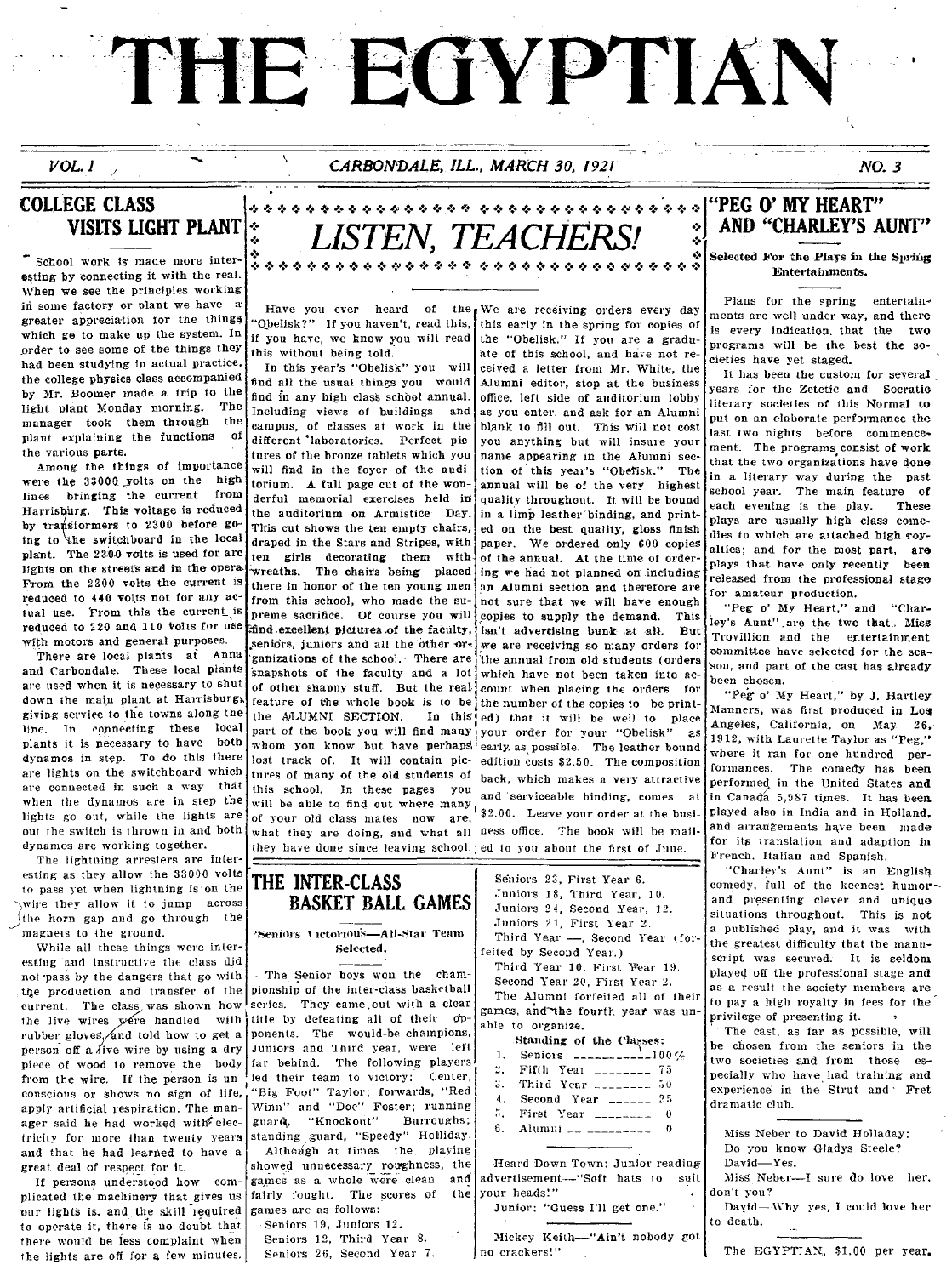#### THE EGYPTIAN.

# CONCERNING TEACHERS AND TEACHING.

a deep-seated prejudice against the war the ambitious boys and girls in teaching profession, and through all the high schools in America headthree hundred years of literature the pedagogue was held up to scorn by the satirist. He was plotuzed as a man who helonged to the humblest. social class, an uncouth figure, equipped with a sort of false scholarship. the butt of all the bright pupils. Shakespeare, Sir Walter Scott, Goldsmith, Jrving and Dickens, each in turn made him the subject of his raillery and the victim of his mockery. Then came a better day, when the teacher began to be looked upon as a leader, and for twenty-five years immediately preceding the world war, the teacher held a somewhat enviable position in his community. He represented a hetter social class than the old time school-master; his salary nermitted him, and his cultivated taste led him to dress in the same fashion as the banker, the lawyer or the doctor. The oity superintendent became influential through his alliance with the professional men and business leaders of the community. The high school principal won for himself a position among these men and a substantial place in the regard of the community, because he was usually a member of scientific or literary organizations. and these affiliations gave him standing in his community. His associates in the high-school shared his place in the fublic regard; the teachers in the grades became leaders in the women's clubs, in the literary organizations, and in the civic federations of the communities.

2

Then the world war came. All at once in nearly every line of activity untrained people were able to secure better wages than highly educated. trained teachers. In the months following the delirium of anmistice day there came a reaction from the heroic attitude of the days of storm and stress, a wave of avarice beyond all previous experience, seifish and sordid, swept the world. All other sounds were drowned by the clamor over salaries and wages, the high cost of living and the intemy of profiteering. To the host of mammon worshipers the Constantinian miracle of the fourth century seemed to repeat itself, only this time it was the dollar sign that plazed in the heavens, and over it ran the old legend: "Under this sign you shall conquer.' Furthermore, there seemed all **at** once to be rewived the centuries old contempt for the teaching profes-1\$200,000 each, the bulk of these for-1 As a matter of fact, the best teacher

There was a time when there was sinn. With the close of the world ed toward the great universities, and there was scarcely a boy left in the secondary schools who had any thought of entering the teaching profession; even the girl who was definitely planning to go to the normal school was a rare exception in her class. Some of them hoped to get into the teaching work for year or two, entering through examination, or through an emergency certificate; but only the members of an insignificant minority were planning to make teaching a life work.

> It seems to the writer that the time has come to make an examination of the situation to see whether the teaching profession is so destitute of attractions. To begin with, the teacher's wage to-day can no longer be called wholly inadequate. Last year the girls who finished the junior college work in this school obtained po sitions averaging more than \$1200.00 for nine months of work. One girl' reached the high water mark of \$2000.00 for thirty-six weeks. It is doubtful if there is any other line of activity in which girls with only two years of training beyond high school could hope for an equal reward. The young men in last year's class finishing the junior college work, secured positions ranging in salary from \$1500.00 to \$2400.00, with an aver age above \$1800.00. With the exception of four members of the class. the salary was for thirty-six weeks of work. It should be noted, too. that ene-half of the young men and more than one-half of the young women had never done any teaching except in the practice school connected with this institution. It would be interesting to compare these firstyear earnings of our graduates with the first-year earnings of lawvers and doctors.

> It will, of course, be conceded that no teacher can ever hope for the splendid rewards that sometimes come to the particularly brilliant and fortunate in medicine and law, and certainly he can never bone for the material rewards that the success ful business man may properly expect: but at the same time, the fact should not be overlooked that now and then a school-master really attains to wealth through the success of a text-hook - America has within fifty years had at least a score of school men rated at more than

tunes, of course, being derived from does manage to make a real holiday royalties on popular text-books. from \$1000.00 to \$2000.00 per year to their annual incomes by Chautauqua and institute lecture work through the summer vacation, and in the course of thirty or forty years of professional life these accumulations amount to no inconsiderable sum. It is safe to say that the city superintendent in any town of more than three thousand inhabitants has more money to spend on his family than the average lawyer, doctor or mer chant in his community.

Even if the teacher's pay were still unsatisfactory, there are attractive features about the work which would more than compensate for the possibly small income. The eight hour day has long been the ideal working period set by labor. In the case of a few highly organized labor bodies the goal has been attained, but for a large portion or humanity the working day is still considerably more than eight hours in length. The teacher, however, long ago attained to this ideal and passed beyond it. The actual working day in school does not ordinarily exceed six hours. In many positions it is even less. Teachers who like to magnify their woes often talk about having to work half the night correcting papers and preparing the next day's lesgons. There are undoubtedly times when a teacher has to do work bevond the usual working period, but if the teacher were to time herself accurately she would generally find that sixty minutes a day would cover the time actually consumed in the perforamance of the additional tasks. Then, the working week is the shortast known to labor, and we are the only profession or occupation, that is uniformly granted a full holiday on Saturday. From 4:00 o'clock Friday afternoon until 9:00 o'clock Monday morning is a long period for rest. and recreation. Again, I know it is not uncommon for teachers to nour out a jeremiad over the amount of labor that is required of them on-Saturday. I think it will generally be found, though, that really capable teachers manage to get most of their work off within the regular school hours, and they generally have Saturday free for whatever activities they wish to engage in. A week of thirty required hours, with even ten additional hours thrown in for good measure, is not a burdensome assignment of work. Then, beyond all this is the long summer vacation. I know again what the wailers wail. They say "The salary stops but our expenses go on." A teacher's salary is presupposed to be an annual wage. and if the salary stops it is only be-

cause the teacher is lacking in thrift.

out of the summer vacation, and this There are many teachers who add long period of freedom from any worry, an opportunity to engage in one's chosen activity, is really a golden occasion.

Neither is it a small thing to have as one's daily occupation a line of work that continually serves as a stimulus to one's intellect. A teacher may be dull, even unscholarlyunfortunately many of them are-but there is no reason why any teacher should remain unscholarly. Even if not gifted with a keen mind, the years of opportunity for study should lead ultimately to the goal of scholarship, and the satisfaction of knowing that one is lifted above the mass in point of intellectuality is of tremendous worth.

Then, too, although some may not understand this, yet there are many who will understand, there is also a tremendous satisfaction in feeling that our work is, in a large degree, an unselfish one. If not wholly unselfish, at least it is practically altruistic, because we are, from beginning to end, working for somebody else, striving to help each one committed to our care to realize the best possibilities within himself; trying to fit him to do his part in the world; trying to help him make the most of life.

The material that we work in is dual in nature; on the one side is the developing mind of the learner. on the other is the aubject matter. There is no emprise higher than that of unfolding the secrets of pature, beginning with the nature study in the grades and culminating with the science work farther on: through geography, to open up our kinship and interdependence with the whole wide world of men and things: through mathematics and the allied studies, to give those forms of intellectual skill that shall enable the worker to win his daily bread and his place among thinking men; in pictorial art, to open up a whole enchanted world of form and color: through history, to make the learner's life touch, in some degree, the lives of all those who have lived and wrought and passed away: through literature, to bring him into sympathy with the ideals that have everywhere stirred men to noble action; and by means of all these things, to surround with an atmosphere Ωf glory the lives of the humblest of these who sit at our feet as our pupils and disciples; and in the doing of all this, we, the teachers, the interpreters, fare onward through a world illumined by "the light that never was on land or sea, the consecration and the poet's dream.'

H. W. SHRYOCK, President. Southern Illinois State Normal University, Carbondale, Ill.

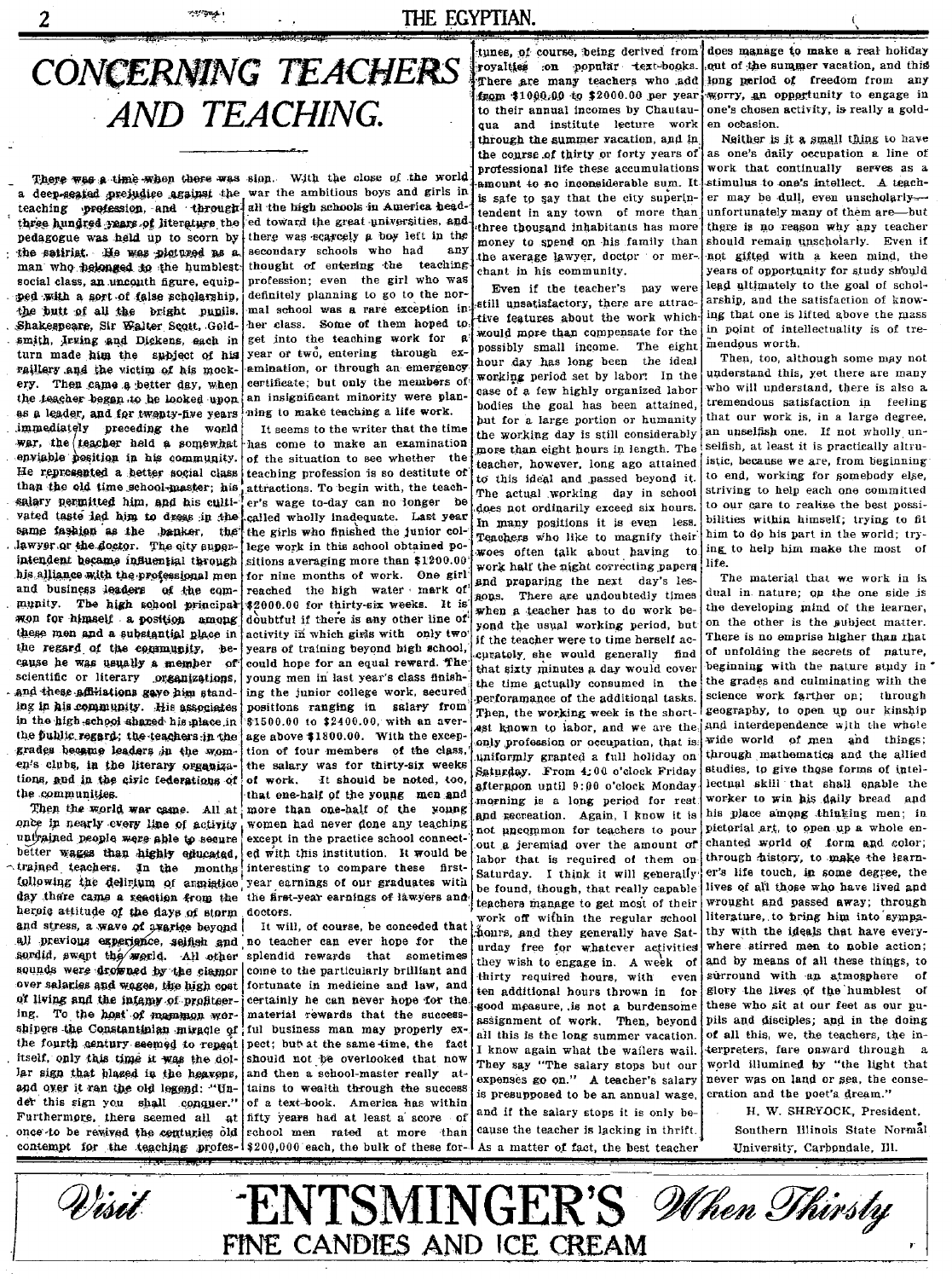|                                                            | THE EGYPTIAN.                                                              | <b>Contractor</b> Contractor<br>3                                    |                                    |
|------------------------------------------------------------|----------------------------------------------------------------------------|----------------------------------------------------------------------|------------------------------------|
| S. I. N. U. ALUMNI                                         | Mrs. Edith Boswell Williams '17,                                           | Evelyn Cathcurt, Teaching,<br>Bt.<br>Francisville, Ill.              |                                    |
|                                                            | Detrait, Mich.                                                             | Esther Brocket '20, Teaching, La                                     | For Good Barber Work               |
| Elsie Fulenorder '20,<br>Teaching,                         | Mrs. Genevieve Hubert DeMoun-<br>onier '18, (?) Arizona.                   | Grange, Ill.                                                         | -Come To-                          |
| Cicero, Hi.<br>Teaching.<br>20,<br>Margaret Kamp           | Ella Gerlach '18, Teaching, Dan-                                           | Lucy Murry, Teaching, Centralia,<br>111.                             | DELUXE BARBER                      |
| Christopher, Ill.                                          | 'ville, Ill.<br>Mrs. Etella Wierwille '18, Co. Sup-                        | Homer Heath, Wayne City, Ill.                                        | <b>SHOP</b>                        |
| / Blanche Bailey '20, Art Work,                            | erintendent Pope Co., Golconda, Ill.                                       | Rovert Russell, Farmingdale, Ill.<br>ш.                              |                                    |
| Rupert, Idaho.<br>Ruby Casper '18, Teaching, Carrier       | Bertha Mayer '17, Teaching Asst.                                           | Clara E. Heaton '20, Teaching, Des                                   | Morris and Trovillion.             |
| Mills, Ill.                                                | Dietician, Battle Creek, Mich.<br>T. H. Schutte '09, Instructor Edu-       | Plaines, Ill.                                                        | Proprietors                        |
| Marie Adkins '18, Teaching, Dela-<br>$\#$ are. Ohio.       | cation and Psycology, State Normal,                                        | Raymond Colyer '19, Studying<br>Medicine, Chicago, Ill.              | 203 West Main St.                  |
| Clarence Maschenroce '19, Prin-                            | Moorehead, Minn.                                                           | Arlie Boswell '17, Studying Law,                                     | Ist class shoe shunng Ifte         |
| cipal H. S., Enfield, Ill.                                 | Mrs. Emma Cruse Schutte '09<br>Mrs. T. H. Schutte, Moorehead, Minn.        | Chicago, Ill.                                                        |                                    |
| Marion McCall '20, Teaching, Des<br>Plaines, Ill.          | Vermilia Ekerhardt '20, Teaching,                                          | Fred Boswell '17, Red Cross<br>Work, Riga, Russia.                   |                                    |
| Grace Frederick '19, Teaching,                             | Golconda, Ill.<br>Ruth Ranch '19, Teaching, Car-                           | Joe Allen '17, Attorney, Chicago,                                    |                                    |
| Browns, Ill.                                               | bondale, Ill.                                                              | 111.                                                                 |                                    |
| Pearl Berg '19, Teaching, Monti-<br>cello, Ill.            | Mrs. Edan Butcher Dies, Pinckney-                                          | William Crawshaw, Des Plaines.<br>HI.                                | JOIN THE SHINING CLUB              |
| Theresa Bunberg '19, Teaching,                             | ville, Ill.<br>Mrs. Adena Harriss, Carbondale,                             | Robert Benson '19 H. S., Carrier                                     | Fifty Cents for two months         |
| Herrin, III.<br>Nena Forth '19, Teaching, Spring-          | Ill.                                                                       | Mills, Ill.<br>Theo. Toller, Teaching, Creat                         | membership.<br>Shines to all       |
| field, Ill.                                                | Ernest J. Kunze '19, Ward Prin-                                            | Springs, Ill.                                                        | members, five cents.               |
| Herschel Whitsker '19, Washing-                            | cipal, McCook, Neb.<br>$20$ , Farming,<br>Hilliary <sup>3</sup> Talbot     | Irene M. See, Teaching H. S., Kin-                                   |                                    |
| ton U., St. Louis, Mo.<br>Ira Featherly '20, Teaching, Wa- | Freeburg, Ill.                                                             | mundy, Ill.<br>Pearl Huck '19, Nurse-Bethesda                        | $\mathcal{H}(\mathcal{H})$         |
| terloo, III.                                               | O. R. Kerby '19, Supt. Schools,                                            | Hospital, Cincinnati, Ohio.                                          |                                    |
| Mrs. Ira Featherly '17, Teaching,                          | Willisville,Ill.<br>John R. Tinty '19, Supt. Schools,                      | Edna Huck '20, Teaching,<br>Shef-<br>field, Ill.                     |                                    |
| Waterloo, Ill.<br>Samuel Franklin '20, Manual Arts,        | Vandalia, Ill.                                                             | Mabel Huck '20, Teaching, Gran-                                      |                                    |
| West Frankfort, Ill.                                       | Lloyd Robertson, Buncombe, Ill.<br>Grace Stewart '20, Teaching, Wil-       | ite City, Ill.                                                       | STEVENSON'S STUDIO                 |
| Ben McCrerry '20, Principal H. S.,                         | lisville, Ill.                                                             | Mrs. William Grommett '18, Hay-<br>leton, Ill.                       |                                    |
| Greenfield, Ill.<br>Marguerite Blatter '18, Teaching,      | J. V. Brock '13, Production Mfg.                                           | Nellie Funesdell, Teaching, Nash-                                    | <b>Everything Photographic</b>     |
| Centralia, Ill.                                            | for Sexton Mfg. Co., Fairfield, Ill.<br>Frank Grizzell '13, Supt. Schools, | ville, Ill.                                                          |                                    |
| Blanche L. Hayes '19, Teaching.                            | Christopher, Ill.                                                          | Elsie Klosterman, 5649 Woodlawn<br>Ave., Chicago, Ill.               | Let us finish your Kodak           |
| Metropolis, Ill.<br>Elbert Warrell '18, Principal S.,      | '16, Teaching,<br>Elbert Harris                                            | Julia Klosterman, 5659 Woodlawn                                      | work. Finished by pro-             |
| Carrier Mills, Ill.                                        | Mounds, Ill.<br>Harris,<br>Beatrice Baker<br>Mrs.                          | Ave., Chicago, Ill.                                                  | fessionals in a profession-        |
| Oma Davis '18, Teaching, Harris-<br>burg, Ill.             | Mounds, Ill.                                                               | Beulah Hortley, Irvington, Ill.<br>Mary Phillips, Burnt Pratrie, IH. | al way.<br>工程                      |
| Norma Davis '18, Teaching, Har-                            | Ida Raif Gache '18, Addreville,                                            | Esther Hodson '19, Teaching, Mas-                                    |                                    |
| risburg, Ill.                                              | YII.<br>Harry Allen '16, Principal C. H.                                   | coutah, Ill.<br>Witt Vereruble '18, Fruit Farm-                      |                                    |
| J. Emmett Hinchcliff '18, Principal<br>S., Marissa, Ill.   | S., Campbell Hill, Ill.                                                    | ing, Cobden, Ill.                                                    |                                    |
| Ralph W. Jackson '14, Principal'                           | Teaching,<br>Mary Rodman<br>16,                                            | Rhomaine Henderson '20, Teach-                                       | <b>HEWITT'S</b>                    |
| T. H. S., Benton, Ill.<br> 17. <br>Mrs. Winnie Free Duncan | Christopher. Ill.<br>Grace Woosley '16, Teaching,                          | ing, Sheffield, 111.<br>Melle Robertson '20, Teaching,               |                                    |
| Teaching, Henrietta, Okla.                                 | Christopher, Ill.                                                          | Cicero, Ill.                                                         | nnin<br>atant<br><b>DRUG PIORE</b> |
| Paul J. Gregg '19, Manual Arts,                            | Miriam Jones '18, Teaching, Wash-<br>ington, Ind.                          | Clarence C. Stein '20, University                                    |                                    |
| Carbondale, Ill.<br>H. Carl Gregg '17, Principal L. S      | Willis F. Bowers '18, Detective, St.                                       | of Illinois, Champaign, Ill.<br>Genevieve Felts '20, University of   |                                    |
| Carbondale, Ill.                                           | Louis, Mo.                                                                 | Wis., Madison, Wis.                                                  |                                    |
| Raymond Gregg '17, Teaching.                               | Wilson Halter '21, Teaching, Aus-<br>tin, Minn.                            | Mose M. Hall. Supt. Schools,<br>Brookport, Ill.                      |                                    |
| West Frankfort, Ill.<br>H. Leo Hickman '19, Salesman, St.  | Roscoe Pulliam '20, Principal C.                                           | Ray Hall. Insurance Agent, Me-                                       |                                    |
| Louis, Mo.                                                 | H. S., Bethalto, Ill.<br>Dean Ewing '20, University of Ill.,               | tropolis, Ill.                                                       |                                    |
| Julia Bender '20, Teaching. Gol-                           | Champaign.                                                                 | L. Oard Sitter '15, Dental Student<br>U., St. Louis, Mo.             | <b>Prescriptions and</b>           |
| conda, Ill.<br>Gladys Marse '18, Teaching H. S.,           | Pauline Comont '20, Teaching,                                              | Fred Samson '15, St. Louis, Mo.                                      |                                    |
| Ridgway, HI.                                               | Hanford, Calif.<br>Mrs. Jesse Fruks '20, Teaching, Ft.                     | Maree Trevor, Teaching T. H. S.,                                     | <b>Everything</b>                  |
| James F. Karber '17, Principal H.<br>S., Ridgway, Ill.     | Worth, Texas.                                                              | Marion, Ill.<br>Ceridman Morgan, Teaching, Gran-                     | Kodaks, Stationery;                |
| Myrtle F. Karber '17, Teaching H.                          | Ing Renshaw '20, Teaching, Jack-                                           | ite City, Ill.                                                       |                                    |
| S., Ridgway, Ill.                                          | sonville, Fla.<br>Vivian Creed '20, Teaching, Clev- Idaho.                 | Jennie Stewart, Teaching, Firth,                                     | Etc.                               |
| Estelle Yewell/15, Teaching H. S.,<br>Harrisburg, Ill.     | eland, Ohio.                                                               | Iva Lucy Kell '94, Primary Critic,                                   |                                    |
| Mrs. Irlenda Hacker Peach '17,                             | Mr. and Mrs. Edward Parker,                                                | Mt. Vernon, Ill.                                                     | <b>Prices Right-</b>               |
| Chicago, Ill.                                              | Teaching, Emporia, Kans.<br>Ina Brown, Teaching, Carterville,              | Alta L. Skelly<br>'20,<br>Teaching,<br>Pinckneyville, Ill.           | <b>Always</b>                      |
| Mrs. Emily VanSickle Schoens '18,<br>Villa Ridge, Ill.     | $n_{\rm H}$                                                                | (Continued on page 6)                                                |                                    |
|                                                            |                                                                            |                                                                      |                                    |
|                                                            |                                                                            |                                                                      |                                    |

# PATTERSON DRY CLEANERS South of Hewitts Phone 332-L Work Called for and Delivered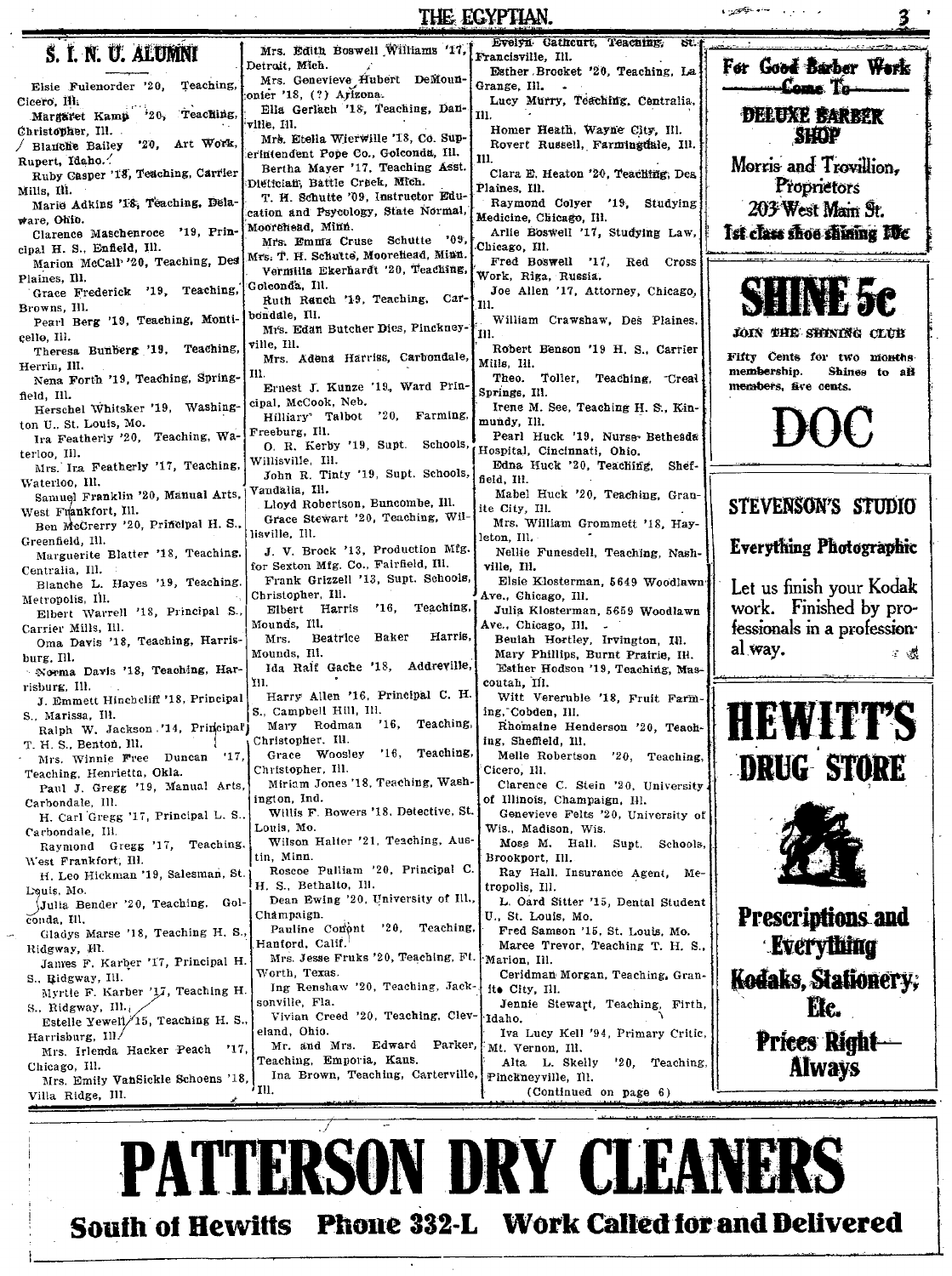# THE EGYPTIAN

Application made to be entered as Second Class Mail matter at the Post Office, Carbondale, Ill.

Published Every Week During the Collegiate Year by the Students<br>of Southern Illinois Normal University, Carbondale,

#### Subscription Price\_\_\_\_\_One Dollar Advertising Rates Made Known on Request.

-Guy W. McLain, '21 Editor 

Board of Directors. E. E. Downing..............  $'21$ Clyde Brooks.  $, 22$ --------------'23 William Rude  $19.4$  $^{\degree}25$ Ana Huffman \_\_\_\_\_\_ 

Lives of editors remind us, That their lives are not so sweet, For they have to work like thunder, And a thousand questions meet.

The prospects for the Spring term are better than ever. Most of the winter term students are coming back; many new students are coming in.

We desire to call your attention specially to our advertisers in this issue of The Egyptian. Most of them have carried ads from the beginning. We hope you will keep these loyal supporters of The Egyptain in mind and give them your trade. They are our friends.

#### WHAT THE EDITOR HEARS.

When will the Egyptian be out? Now don't say too much about the faculty. (We couldn't.)

Will you put this joke in?  $(We$ would if we had a picture of it.) How soon will all the copy be in?

Have you got anything about me?

#### AT HOME FOR EASTER.

Many former students have returned to their Carbondale homes for the Easter holidays. Among others Arthur Browne, '18, and Richard Browne, '19, from the University of Illinois; Adella Mitchell, '19. from Northwestern; Henry Brohm, '19, from Chicago University; Donald Renfro, ''19, from DePaw University; John Goodall from Missouri Military Academy.

#### ALUMNI AND FORMER STUDENTS

 $-$ 

This issue of The Egyptian is dedicated to you. We hope the idea of a school paper meets your hearty approval. We count on your cordial support. We want your subscription. We want contributed articles and news.

We are proud of the record our former students are making. Keep us fully informed about yourselves. tact, co-operation, and leadership



#### SUPT. ROY V. JORDAN. Herrin City Schools.

President of Southern Illinois Teachers' Association. Mr. Jordan, who graduated from S. I. N. U. with the class of 1905, received his Ed. B. degree here in 1914, and his M. A. at the University of Illinois, 1920. Supt. Rey Jordan ranks among the strongest school men of Hlinois.

#### **SCHOOL SPIRIT**

If you ask a teacher, "what is school spirit?" he will answer that it is the ambition and the will to do found in each individual member of a class. Ask the president of any

of the various school organizations and he will tell you school spirit is manifested in the enthusiastic support of his particular group. Ask the same question of the cheer leader; he will tell you it is the ability of his school to make noise.

However, if the same question is propounded to the Principal of a school, since his eye embraces more than a classroom, and his ear is attuned to something more than mere noise, his answer, broader in scope. will give us the true definition. "What students are getting the most out of high school life?" We find the answer to the questions summed up in the following proposition: first, a school is established primarily for the studying of designated subjects; that the first duty of a student to himself and to his school is that he maintain a satisfactory standard in these prescribed subjects. Second, the studnet is an integral part of a social organization, the school, and that as a part of his training for future life he is bound to take, part in school activities outside of his classroom.

The student who develops himself in the first, but neglects himself in the second, is acquiring the theory only. The second duty is the putting into practice that which he has learned. He has developed in a onesided manner just as truly as a man may over-cultivate the body to the neglect of the brain or vice ver-

Many a high school and college graduate has learned to his sorrow that the world oftentimes rewards the man with less book knowledge but with more of the qualities of

which he learned through social activities of his school.

Third: when we find a student qualifying in the first and second stages he easily becomes a loyal enthusiastic smoothly working part of the organization known as our school.

So, when, we find the students of S. I N. U. measuring up to these qualifications; earnest conscientious workers in their classrooms; cheerful, willing workers, ready to lead or to be led in the school activities, they will find themselves getting the most out of their normal school. Then the teachers, the president, the cheer leader will have nothing but praise for our school spirit.

Therefore, this is the golden opportunity to show your loyalty-SUBSCRIBE FOR THE EGYPT-IAN IMMEDIATELY.



Now then, I am not going to be here for the Spring term, and I want you to put this advertisement in the paper so little Virginia will know that I am not coming back. It's so sudden like, and I always could write what I never dared to telldontcha know. Yours till I fall. "DUPE."

Now Then, don't tell any members of the faculty that I didn't see what was coming. The I. C. ran into my Dodge and the battery has been dead ever since. I wish an insurance agent would come along and help Miss Newsum and Miss Bowyer push the old car home.

 $"MAE."$ 

Now Then, we had a great big time last Thursday. Some of the visiting members of the faculty came out to see us, and Miss Bell sent some of the little girls down town after some more red and green Easter eggs for them Most all of the shyest girls ran off and hid under the electric lights. Some of them accepted invitations to a six o'clock dinner elsewhere.

Now Then, please every body that I am President of the "Ag. Club," and to put in all the "dope" about my popularity with the girls. I am going to have my picture made and send it to you, also. Yours,

HAROLD ALLISON.

Now Then, there is a little poem in the possession of some of the Anthony Hall girls and I don't want any one to think that I have ever had anything to do with it. I never even read it and if you don't believe me. just ask some one that knows. Yours.

ELVIE.

Miss Esther, Markman, a very popular member of the Senior class, has accepted a position to teach English in Danville, Ill. It is deeply regretted by the Senior class that they will not have her with them the remainder of the year.

Subscribe for THE EGYPTIAN.



#### THE EGYPTIAN.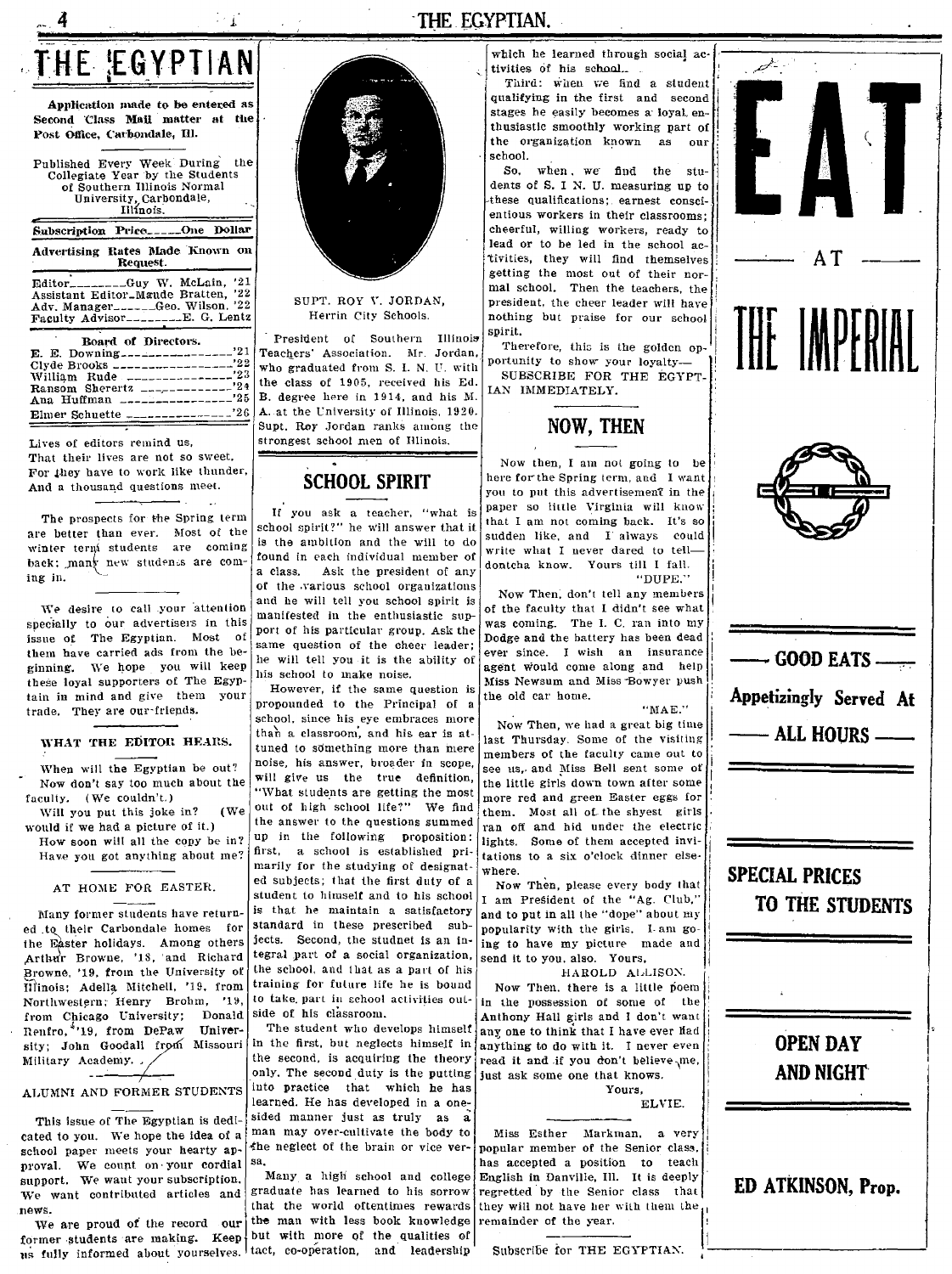#### **NORMAL ORCHESTRA** THE MUSICAL ATTRAC-TION OF S. I. N. U.

The Normal orchestra, as in the past will furnish the music for the S. I. T.A. program here March 31 and April 1. A full concert will constitute the opening of each evening session. These concerts have always been considered the most entertaining feature of the Association's gen-.<br>eral sessions.

Especially attractive programs have been prepared for this year's meeting. Among the numbers to be played are the following:

Selection from "The Mikado." Sullivan.

Light Cavalry Overture-Suppe. War March of the Priests, From Athalia-Mandelssohn.

Althalia-Mendelssohn.

Polonaise Militaire-Chopin.

Ballet Egyptian-Luigini. Selections from the Bohemian Girl -Balfe.

Wooden Shoe Dance, From the Suite "In Holland"---Kriens.

March, "Pomp and Circumstance' Elgar.

The Chantyman's March-Sousa. Founded on Working Songs of the Sea

The personnel of the orchestra is as follows:

Glenn C. Bainum, Conductor. Violins-Julia D. Chastaine, Edward Landis, Ralph Swain, Norma Keen. Vernon Patterson, Leo. Gardner. Frances. Smith, Charles Renfro. Kennon Renfro, Ralph Turner, Emilie Kerstine, Zela Ford, Frank Meister-

Clarinets-John Hayden.  $J$ ule Hunter. Eugene Werner.

Horns-Deneen Watson, Maurice Pyatt.

Trumpets-Claire E. Carr. Harold K. Pritchard, John P. Wham, J. Paul Foster, Charles Allen.

Viola-Burnett Shyrock.

Violoncello-Wanda Johnson. Bass-Demard C. Lee.

Organ-Ruby Robertson. Flute-Ralph Bailey.

Trombones-William P. Atwift, Clyde Brooks. Kettle Drums-Joe Youngblood.

Percussion-George Wilson.

#### FORMER S. I. N. U. **MEN WIN HONORS**

Word has just come to President Shryock that Richard Browne, and Oliver Loomis of the class of 1919, are two out of twenty-seven to rank as "A" men at the University of Illinois this year.

Oberlin. Frank B. Hines. Jr., of the high school class, '20, is commended for excellence of work.

# **HOUSEHOLD**

### **ARTS PROJECTS**

This week has been a very busy one in the Household Art department, as the girls who are taking their senior work in cooking have been demonstrating the preparation of different phases of this work, s eh as, "Cooking of Meats," and "Preparing a Menu for a Simple Luncheon."

The demonstration on "Cooking of Meats" was given by Wilda Dee lie who was assisted by Alice Cape. It consisted of the cooking of a tough cut of meat in the pressure cooker, and a pan broiled steak. This was served to the neople who observed the demonstration in order that they might judge for themselves of the success of the experiment.

Pauline Gates, assisted by Florence Huffman, showed how lunches should be prepared and packed for children of the Rural School, and she also emphasized the importance of serving one hot dish with the lunch. Teachers who have tried this in their schools declare that the general health of their pupils has been improved; their pupils are more willing to go to school on cold days and are doing more efficient. work.

The demonstration which would have appealed most to the Housewife of today was the preparation of "Left Overs" demonstrated by Fern Williams, assisted by Vernice Jones. Those who tasted the bean and pea salad and cereal pudding agree that they were very appetizing dishes.

A simple meal prepared for two people consisting \* of: Salmon souffle. bread and butter sandwiches. lettuce salad with French dressing, Blanc Mange with whipped cream and almonds and milk was prepared by Alice Cape assisted by Wilda Deelie. This was served in a very pleasing manner.

These demonstrations will be continued next week until all the girls have proved their ability to put into practical use the things which have been taught them. The demonstrations would have been very interesting to others not taking the Household Art Course.

Another very interesting feature of the work was the preparation and serving of 5 o'clock Luncheons by the same girls who gave the In a letter from the President of demonstrations. Helen Young pre-

pared a very simple meal consisting of the following menu: Cheese souffle

THE EGYPTIAN.

Scalloned fomatoes Stewed corn Lettuce salad with French dresing Rolls-Butter

Baked apples with whipped cream Vernice Jones acted as waitress

in the serving of this meal, and Alice Cape proved to be a very entertaining hostess to Miss Jones. Wilda Deelie and Pauline Gates who were her guests.

On the following Tuesday Vertice Jones was given the opportunity to prove her ability in cooking the following:

Cream of Asparagus soup. Crackers French Omelet with Cheese sauce Muffins-Butter

Caramel junket

Miss Krill, Miss Jones and Miss Bell were well pleased with the service given them by Miss Helen Young and their charming hostess Miss Fern Williams.

The next day Vernice Jones acting as hostess served a very delicious meal prepared by Wilda Deelie. The guests at this luncheon were Alice Cape, Miss Krill and Miss Jones. Pauline Gates waited on the guests at this luncheon. The Menu was: Salmon souffle

Creamed potatoes Confection salad Rolls-Rutter

Slice pineapple Oatmeal Cookies Tea

A St. Patrick's Luncheon was prepared by Pauline Gates and served by Wilda Deelie. Fern Williams having proved such an affable hostess at a previous luncheon was again given the opportunity to entertain Miss Bell, Miss Jones and Miss Krill. Green was the color scheme used in the following menu: Baked potatoes stuffed with drief beef and potato

Cottage Cheese salad with French dressing

Biscuit-Butter

Irish Mountain ice-Angel food cake Tea

The guests who have been entertained by the different girls feel that some of the schools of the State will be fortunate in securing these girls to teach similar work to the pupils of their schools.

#### **将著语著语表的音乐音乐**



**Usually Go To** 

**Veach's** 

**Carbondale's Leading Book Store** For

**School Supplies** 



**Book Store** 

医格格维奇格洛德格格格

# **Presbyterian Church**

**Sunday Evening Subject** 

"From Nile to Neho"

**Everybody Come** 

DR. WILSON MILLS, EVANGELIST Of Kansas City, Mo. **Baptist Church, April 3-17 Special Invitation to Students** 

**Carbondale Candy Kitchen Manufacturers of Candies and Ice Cream CARBONDALE, ILLINOIS**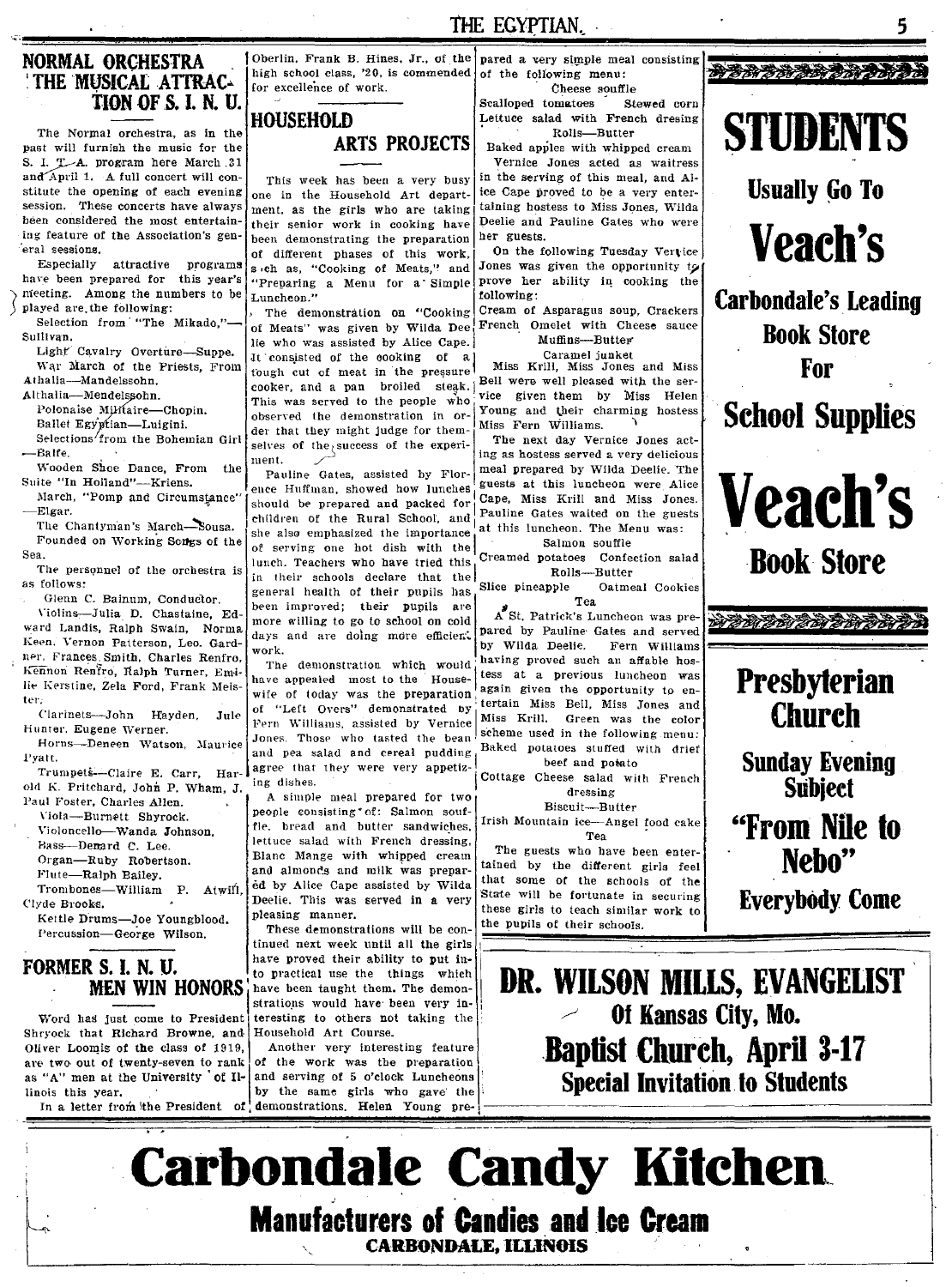# THE ENGLISH I. PARTY

A very instructive and most enjoyable entertainment was given Tuesday evening, March 22nd, at the Spring term: gymnasium, when the Eng. 1. classes of Misses Bowyer and Trovillien entertained Miss Cox's Eng. I. class.

The party was given by Misses Bowver and Trovillion, who appointed a committee to select students from the Eng. I. classes for the entertainment and various other tasks to be performed at the party. succeed commercially.

Melvin Lachord, major domo throughout the evening, delivered a very impressive welcoming address, dwelling upon the greatness of the occasion.

A solo was given by Victor Smith, followed by a reading by Emerson Hall. Elmer Schutte then told of some of his /thrilling experiences, fifty years ago, in the jungles оf Africa.

A heated debate followed, the question being, "Are the Eng. I. Girls better looking than the Eng. I. Boys?" The negative side of this debate won, but the girls are quite certain this was due to the fact that three of the five judges were boys.

After a few more interesting numbers on the program, Miss Cox and Miss Hickson poured tea at one end of the room and were assisted by the following students, Harriet Woodrome, Ella Ray, Joyce Douglas, Velma Morgan, Luna Greer and Janey Kell.

While tea was being served and a number of the boys were industriously washing dishes, games such as Three Deep. Drop the Handkerchief. and the Virginia Reel were played at the other end of the room.

The Grand March was led by Elmer Schutte and Luna Greer, prize winners in the Ag. Club contest.

Anyone who was not there cannot imagine)the enjoyment which the students as a whole experienced. Perfect English was spoken through out the evening and we are sure that Miss Bowyer and Miss Trovillion should feel that the object lesson of this entertainment was very success. VERNA MCKINNEY. ful.

The above was the best paper handed in by the English I. pupils. The teachers used this means of motivating the weekly composition.

"Mickey is quite a noisy girl." "Yes: she combs her hair with a bang."

THE EGYPTIAN.

#### **AGORA ELECTION**

The Agora has elected the following officers for the first half of the President, Albert Becker.

Vice President, Ellis Crandall.

Secretary and Treasurer, Deneen Watson.

Crific, Russell Merkel.

Sergeent at Arms, Robert Walter. There will be a few vacancies the spring term, anyone desiring admission should see one of the above officers immediately.

It will be of interest to the students and especially those taking the Agriculture course, to know that Alvin Fishman. T3, is now in Kavila. India. Mt. Fishman has since taken his M. S. at the University of Illinois. He was the first missionary to be sent to a foreign country as a teacher of agriculture. Mr. and Mrs. Fishman are both members of the local Baptist church.

#### STUDENT VOLUN-**TEER UNION**

Bess McGuire, Velma Turner and Ruby Keen were delegates to a Student Volunteer Conference held at Hedding College, Abingdon, Ill., on March 18, 1921.

The lectures were inspirational and showed earnest thoughtfulness. We found we knew very little of the world's missions and the needs for mission study are great. The main idea through the whole program was to get us to have world ideas and that's not merely village or even U. S., and to lead us from the selfish slogan of "America First."

# **HOUSEHOLD ART NOTES**

Monday morning a demonstration was given on "The Feeding of Children," by Vernice Jones who was assisted by Fern Williams.

The last demonstration of the series given by the Senior girls was given at S. O. P. H. Club Wednesday evening by Florence Huffman, assisted by Alice Cape. This was on "Refreshments for Parties."  $A11$ girls present agreed that this was very good and they enjoyed the Delmonico ice cream with Angel Food. Oriental Punch and Cornflake Macaroons which were served to them in such a pleasing manner.

The EGYPTIAN, \$1.00 per year.

S. I. N. U. ALUMNI. (Continued from page 3)

Lillian B. Phelps '17, Principal of H. S., Goleonda, Ill. Earl Minton '17, Lieutenant U.S.

A., Charleston, S. C. Fred Brandhorst '17, Teaching,

Thompsonville, Ill. Daisy Reed. Herrin, Ill.

Katherine Colyer '18, Teaching, Champaign, Ill.

Henry Brohm '19, University of Chicago, Chicago, Ill.

Lois Carter, Teaching, Herrin, Ill. Zeta Manner '19, Teaching, Herrin,

O. Leach '15, Teaching, Owaneco, IΠ.

Ray Brummett '15, Principal H.S. Greenville, Ill.

Loren Abel '17, Principal C. H. S., Louisville, Ill.

Mac Floyd Abel '18, Louisville, Ill. Glen Brasel, Manual Arts, Casey. T11.

Marion Coker, Teaching, Louisville. Ill.

Julius Malrick, Teaching, Morrisonville, Ill.

Elbert Etherton, Kinmundy, Ill. Victor Kelley, University of Ill., Champaign, Ill.

Villa Lee Gates '19, Teaching, Long Beach, Calif.

Emily McGuire '20, H. S., Makanda. Ill.

Caroline Haladay '20, Teaching, Cleveland. Ohio.

Bertha Haladay '20, Teaching, Cleveland; Ohio.

Mary Eubanks-Mr. White, do you know where I could find Harvey? Roy White-Either in the Botany or Chemistry room or with Dorothy

Deitz.

Dr. Wilson Mills, evangelist of Kansas City, will begin revival meetings at Baptist church Sunday, April 3. Dr. Mills is a speaker of unusual power. Best music will be furnished by an augmented choir. Special invitation to students. (adv)

**GET YOUR HAIRCUTS**  $-AT-$ 

M. E. BATSON'S

**Where They Know How** No Amateurs







700I.



**STORE**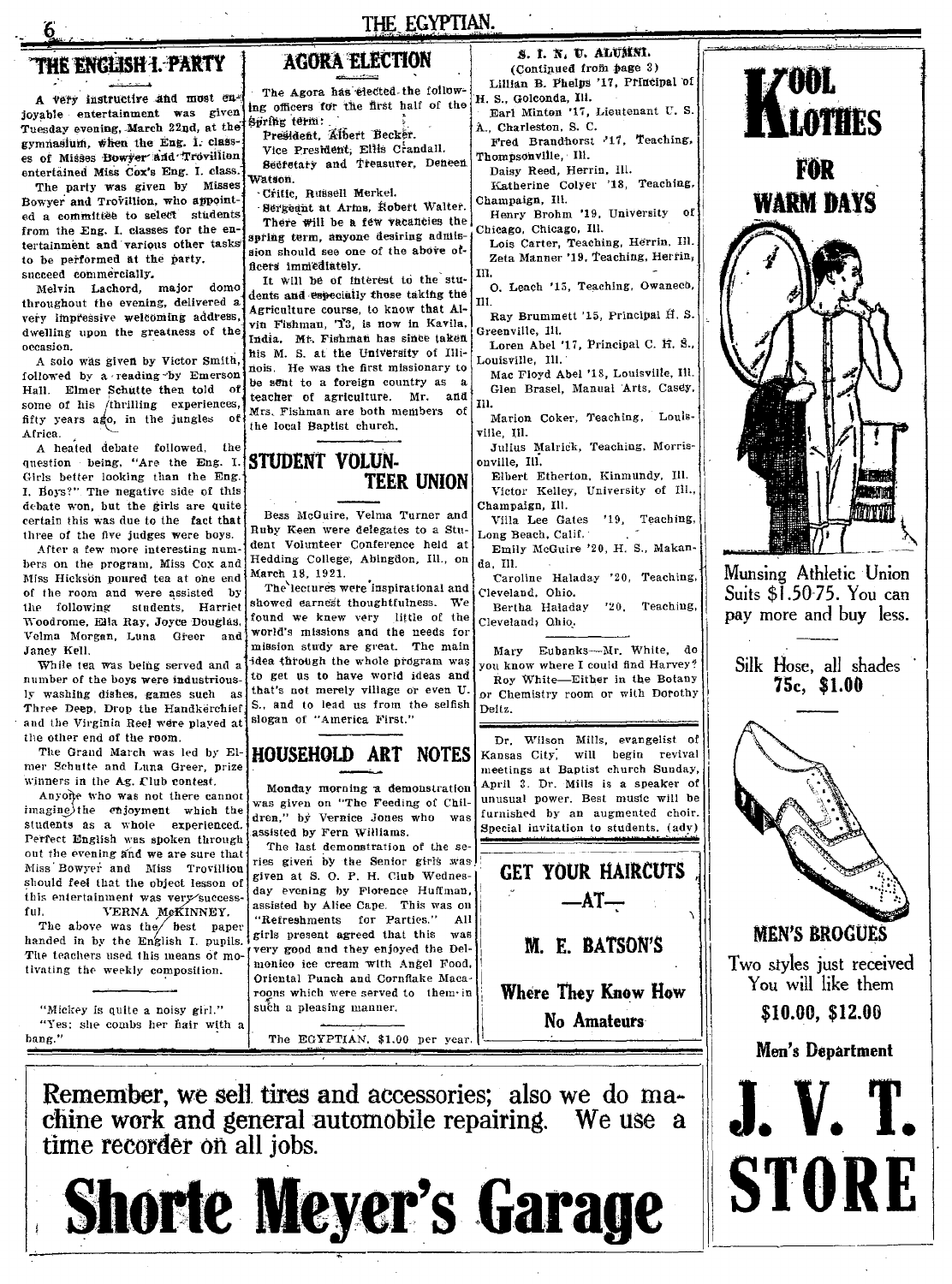# **RECOLLECTIONS** OF A BEAU

From a recently discovered number of the Spectator of Joseph Addison, Esquire.

Those of our readers who have followed at all clossly our articles for the past few years, will recall the one written concerning the digsection of a coquette's heart, and the one on the dissection of a beau's hood

I shall now endeavor, to the best of my ability, to give a faithful descritipon of the outward appearance of a typical beau, with whom I was associated in my earlier days, while attending school.

Although he met the rest of us boys with a dignified/and reserved indifference, and did not court a close association with any of us, he was conspicuous enough in other ways to allow us to make a rather close study of his appearance and habits. It seems to me now, looking back as I do over a number of years, that I never had occasion to cross the campus, when the weather was fair, without having the good fortune to meet him, in company with  $\delta$ ne of the opposite sex, slowly strolling along, each of them with book in hand as though started to some quiet goot to prepare a lesson.

Yet never did I see them engaged at this exemplary task; always they walked and talked.

Their conversation, as well as I as a casual observer, could make out, was never animated, but in keeping with their pace, which was always the slowest.

His companion might tire eventually, and cruelly leave him, to attend to what she probably deemed more urgent duties. He was by no means perturbed by this, however, but proceeded with calm deliberation to seek another, and continue the stroll.

The personal appearance of this ubiquitous character was somewhat as follows: about the average height, rather heavily built, with body and limbs out of ordinary proportion. This latter effect was partly produced by his manner of dressing. His rather long, thick body was supported by a pair of limbs which were indeed much too short to give an appearance of elegance. But he persisted in calling attention to them by encasing them in trousers so tight that he probably was compolled to use glove stretchers to aid in getting them to the proper altitude.

He terminated, at the lower extermity, in a pair of large feet, set off very conspicuously by the above mentioned trousers. At the upper, in a head entirely in proportion with the body. So large indeed was this necessary appendage that one wondered at the possibility of what it might contain. But its contents have already been given, as I have stated before, in the "Dissection of a Beau's Head."

and can be a served as a It has since been my fortune to come in contact with many and divers of the genus beau. But none who followed his avocation with such dignity, as this school fellow of mine. And with pleasure I pass my remembrance of him to you, that you may compare him with the more modern edition of your own times.

#### **TEACHING OF AGRICULTURE**

The subject of Agriculture is one of the most important subjects in the Course of Study today. As long as the human race wear clothing and eat food, and as long as these two things come directly or indirectly from the soil, a larger production will always be an important factor.

The opinion that any one who has lived on a farm and has the experience, can teach agriculture, is not well founded. It is true that experience in nature's great laboratory goes a long way, but experience without scientific knowledge of interpretation will never build a nermanent fertility. We have been farming for the last fifty years on common sense and experience, and how far have we gotten? The soil has grown noorer every year. As a proof of this statement we have only to look at the productiveness of some old fence row which has been cleared out, in comparison with the productiveness of the field which it once protected.

The teacher who is able to teach the fundamental principles of permanent/system of soil fertility, and meet the great problems of a better livestock production, is not looking for a job. The Smith-Hughes law proves this fact. Not enough teachers were available to meet the demand last year. It is hard to find a field of activity as promising as agriculture. It is one where good teachers are needed badly,

The production of food and clothing for a great population which is increasing rapidly, is a big job, and the teachers of agriculture have no fear that the world will sometime not need their services.

#### **COACH OF MARION CHAMPION FIVE** NORMAL GRADUATE

Edwin H. Schreiber, coach of the Marion High School Basketball team. winners of the state championship, appeared on the basket ball floor for the first time at the Normal gym. Schreiber generaled a team to victory and is among the youngest coaches in the state. He is a consistent worker, never over-confident. and thinks of his team rather than son. glory for himself. He is a graduate of the Normal-Carbondale Free Press.

Notice: Do not miss the meeting mission should see one of of the S. O. P. H. Club Wednesday above officers immediately. evening at 6:45.

# **THE EGYPTIAN** EDHCATIONAL TOYS

By Louis C. Peterson, State Normal University, Carbondale, Illinois.

Peoria Ill.: Manual Arts Press. Professor Peterson has prepared for use in home and sehool a remarkable book on "Educational Toys" which can be made by a coning saw. It consists of an array of problems within the child's power. which excite and sustain interest, have real educational value, adapted to light-wood construction, and conform in size and complexity to the limited space and equipment of class-room conditions.

"Educational Toys" is a bound book, embodying experience of twenty years as a teacher. It contains a collection of toys, not mere toys, but rather toys which take into account the child's viewpoint and his emotions; toys which have a direct relation to his environment and which are within range of his mental and constructive ability.

The above is taken from the Journal of Education, issue of February 3, 1921. This periodical is published in Boston under the editorship of A. E. Winship and is probably the best and most widely read school journal in the United States.

#### **HOG GOES WILD! BEAST TRIES TO DEVOUR IN-STRUCTOR. STUDENTS**

It seems that Mr. Muckleroy is an acrobat and has been taking athletic training. His first performance in public was "pulled off" last Tuesday (22th), at the State Farm, before an admiring audience of students of Agriculture. While presenting the unreceptive little pigs with earmarks, he suddenly observed that mother pig, having gotten loose, was on her way toward his immediate vicinity. Though his feap was short, it succeeded; he got over the fence. though with much clattering of rails and ripping of sundry apparel. It is needless to add that his audience graciously consented to follow him. though with better success. Though applauded, Mr. Muckelroy declines to appear before the public again. Editor: It is thoroughly under-

stood that Mr. Muckelroy would have gone through the door, if the audience had not been in the lead.

### **AGORO ELECTION**

The Agora has elected the following officers for the first half of the Spring term:

President, Albert Becker. Vice President, Ellis Crandall. Secretary Treasurer, Deneen Wat-

Critic, Russell Murkel. Sergeant at Arms, Robert Walter.

There will be a few vacancies the spring term. Anyone desiring adthe

RANSOM SHERRETZ.



Handle the Following Lines

**PICTORIAL** 

**REVIEW** 

**PATTERNS** 

#### **SIMMONS**

**SILK GLOVES** 

**ATHENA WEAR** 

**WAYNE KNIT** 

**SILK HOSIERY** 

**KAYSER** 

#### **SILK HOSIERY**

**ROYAL** 

曳

**WORCESTER** 

**CORSETS** 

#### **FRIEDMAN-**

**SHELBY SHOES**